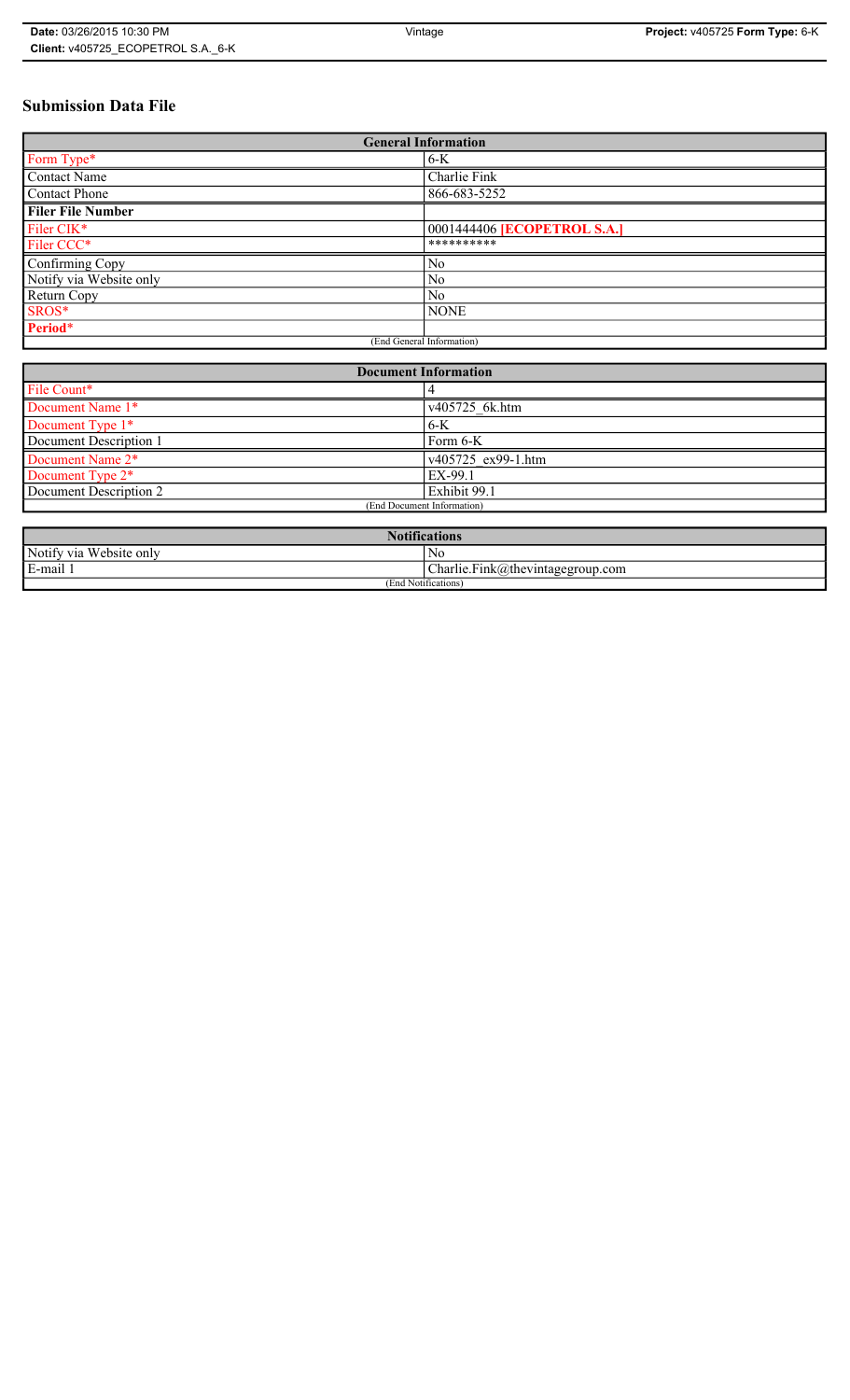#### **UNITED STATES SECURITIES AND EXCHANGE COMMISSION Washington, D.C. 20549**

#### **FORM 6-K**

## **REPORT OF FOREIGN PRIVATE ISSUER PURSUANT TO RULE 13a-16 OR 15d-16 UNDER THE SECURITIES EXCHANGE ACT OF 1934**

For the month of March, 2015 Commission File Number 001-34175

ECOPETROL S.A.

(Exact name of registrant as specified in its charter)

N.A.

(Translation of registrant's name into English)

COLOMBIA

(Jurisdiction of incorporation or organization)

Carrera 13 No. 36 – 24

 (Address of principal executive offices) BOGOTA – COLOMBIA

Indicate by check mark whether the registrant files or will file annual reports under cover of Form 20-F or Form 40-F.

Form 20-F  $\boxtimes$  Form 40-F  $\Box$ 

Indicate by check mark if the registrant is submitting the Form 6-K in paper as permitted by Regulation S-T Rule 101(b)(1)

 $Yes \Box No \boxtimes$ 

Indicate by check mark if the registrant is submitting the Form 6-K in paper as permitted by Regulation S-T Rule 101(b)(7)

 $\mathbf{Y}\mathbf{es} \ \Box \ \mathbf{No} \ \overline{\mathbf{\mathbf{\Xi}}}$ 

Indicate by check mark whether the registrant by furnishing the information contained in this form is also thereby furnishing the information to the Commission pursuant to Rule 12g3-2(b) under the Securities Exchange Act of 1934.

### $Yes \Box No \boxtimes$

If "Yes" is marked, indicate below the file number assigned to the registrant in connection with Rule 12g3-2(b): 82- N/A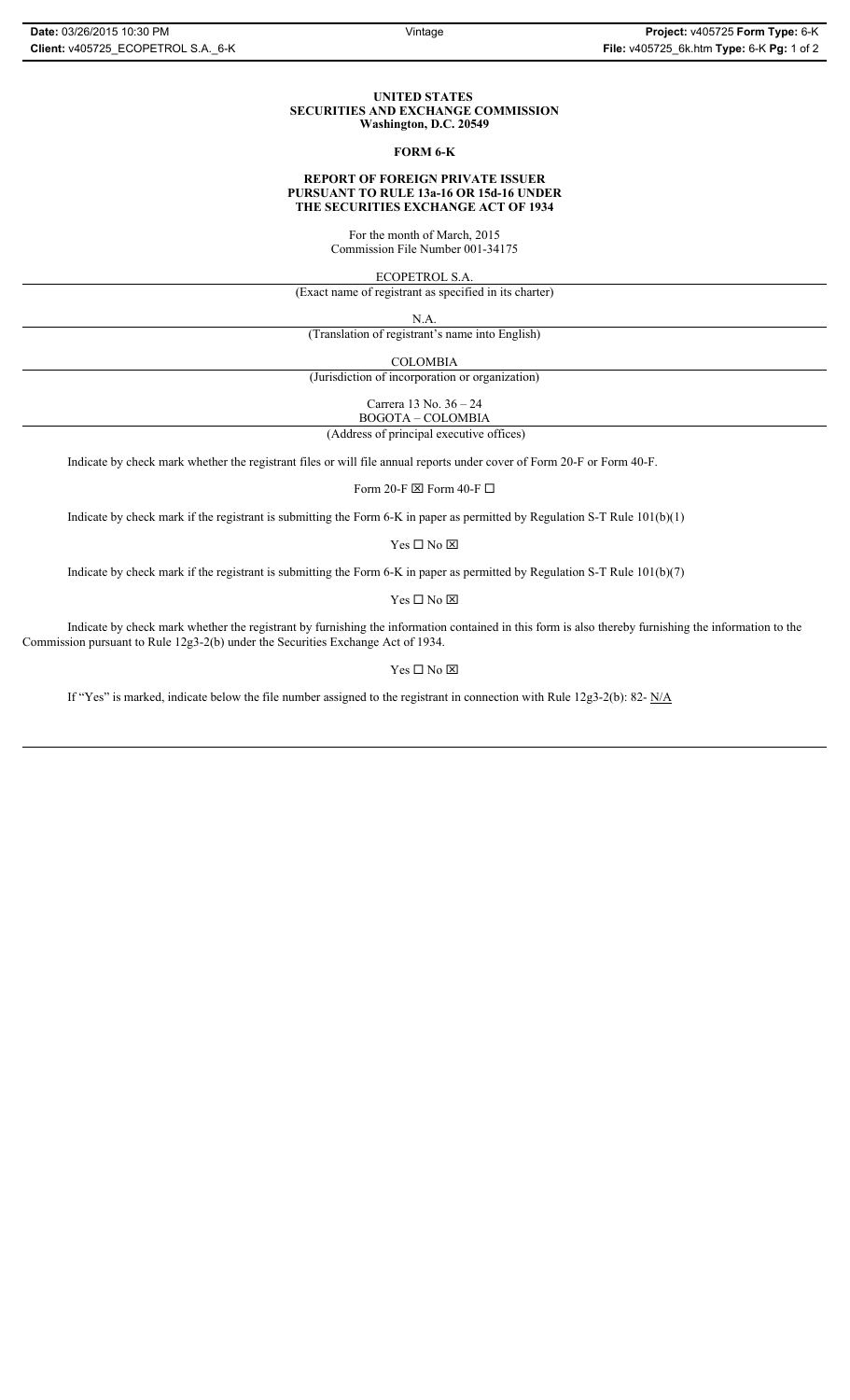# **SIGNATURES**

Pursuant to the requirements of the Securities Exchange Act of 1934, the registrant has duly caused this report to be signed on its behalf by the undersigned, thereunto duly authorized.

Ecopetrol S.A.

By: /s/ Magda Manosalva Name: Magda Manosalva Title: Chief Financial Officer

Date: March 27, 2015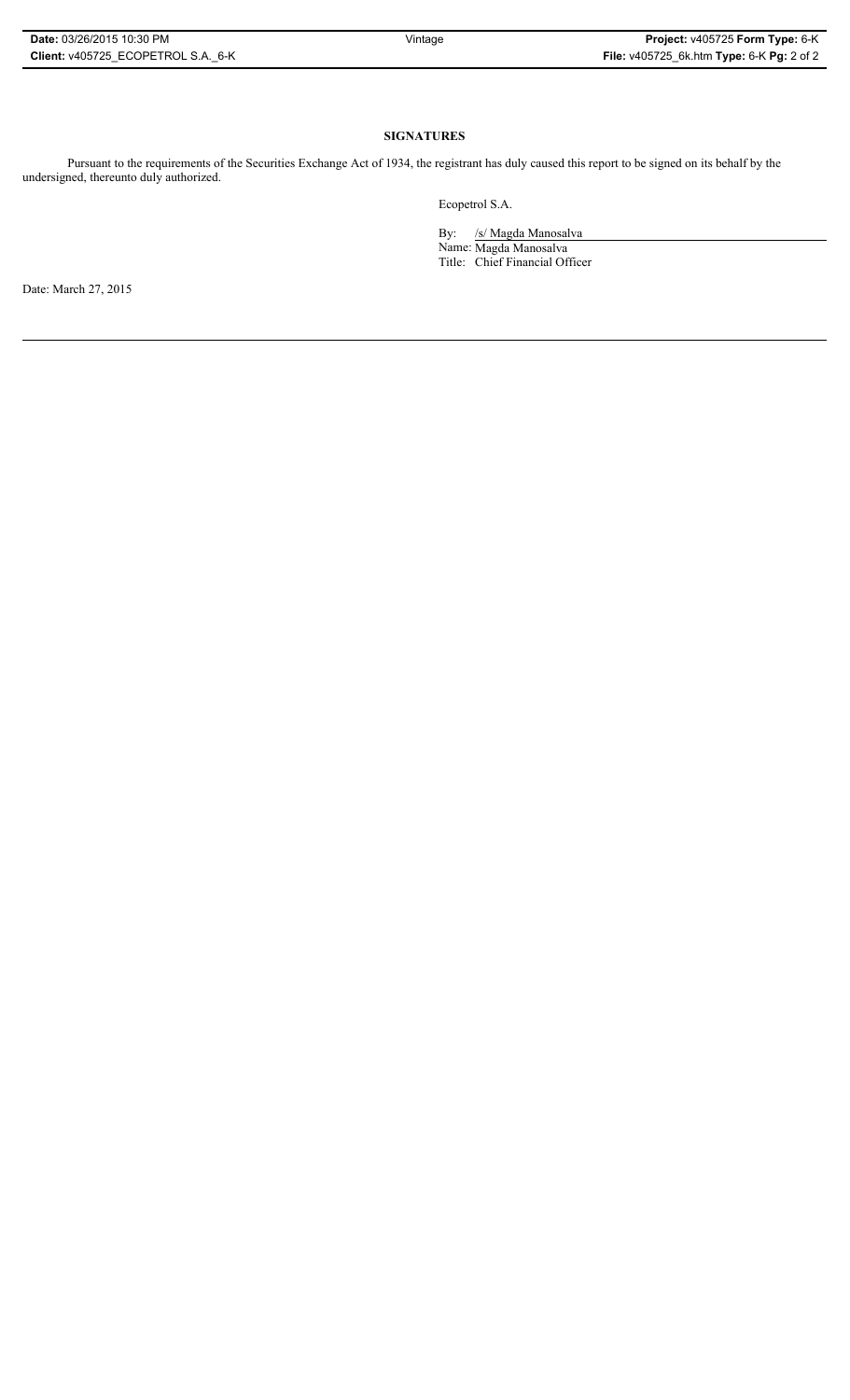**Exhibit 99.1**

**PRESS RELEASE** 

# **ECOPETROL ANNOUNCEMENT ON THE AMENDMENT TO ITS BYLAWS APPROVED BY THE SHAREHOLDERS' GENERAL ASSEMBLY**

Ecopetrol S.A. (NYSE: EC; BVC: ECOPETROL; TSX: ECP) hereby reports that, at the Shareholders' General Assembly held on Thursday, March 26, 2015, the following changes were made to its bylaws:

1. The following corporate governance practices recommended by the Superintendence of Finance in the New Code of Corporate Best Practices of Colombia have been adopted:

- Extension of the deadline for convening ordinary and extraordinary meetings (amendment to Articles 19 and 20).
- Majority of the Board of Directors to be comprised of independent directors (amendment to paragraph 1, Article 23).
- Possibility of carrying out different types of evaluations of the Board of Directors (amendment to paragraph 5, Article 23).
- Reference to guidelines regulating the appointment and duties of the President of the Board of Directors and the Secretary of the Board of Directors (new paragraph 6, Article 23).
- Modification in the name of the Audit Committee of the Board of Directors in order to make explicit its risk management role (amendment to Paragraph 27.1 of Article 27).
- Obligation to comply with voluntarily adopted corporate governance practices (new Article 52).

2. The company's reserves accounts amounting to COP\$14.76 trillion were capitalized by increasing the nominal value of shares from COP\$250 to COP\$609 per share. This capitalization demonstrates the confidence of investors in the Company and boosts its long term financial sustainability.

For further information, the text of the approved reforms can be viewed on Ecopetrol S.A.'s website (www.ecopetrol.com.co).

**Bogotá D.C., March 26, 2015**

#### -----------------------------------------

*Ecopetrol is the largest company in Colombia and is an integrated oil & gas company; it is among the top 50 oil companies in the world and among the top four in Latin America. Besides Colombia - where it generates over 60% of the national production - it has exploration and production activities in Brazil, Peru & the US (Gulf of Mexico). Ecopetrol owns the largest refinery in Colombia and most of the pipeline and multi-product pipeline network in the country, and is significantly increasing its participation in bio-fuels.*